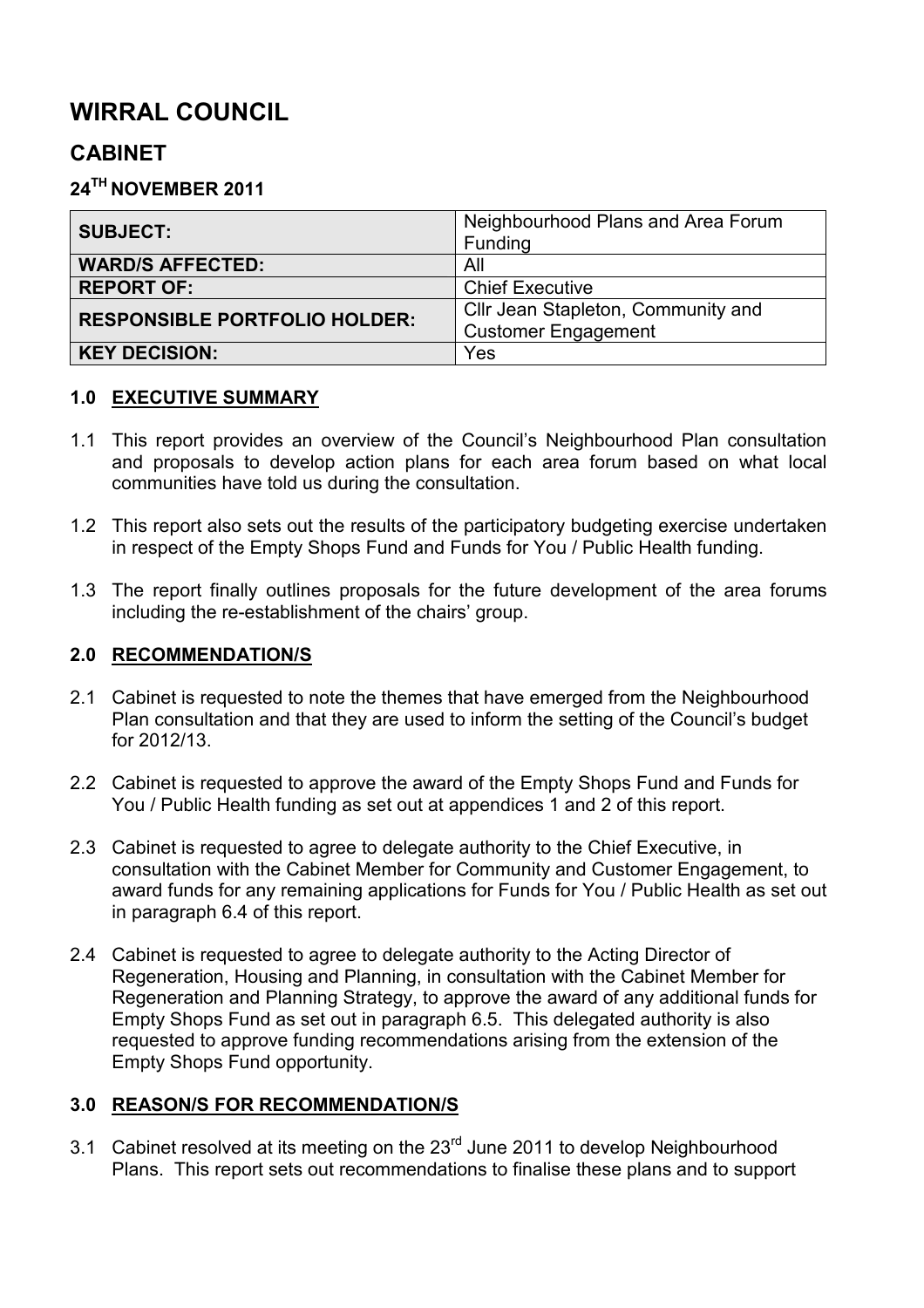and enhance Wirral's 11 area forums and to influence the investment of Council resources through the development of Neighbourhood Plans.

3.2 In line with the Cabinet resolution to distribute area forum funding at the October forum events, this report presents the projects for Cabinet to award funding as required by the Council's decision making process.

## **4.0 BACKGROUND AND KEY ISSUES**

### **4.1 NEIGHBOURHOOD PLAN CONSULTATION**

- 4.1 The objective of developing Neighbourhood Plans is to:
	- Accurately reflect the real challenges for the area based on engagement and consultation with local communities
	- Set out a vision for a community and identify local priorities within the area
	- Robustly influence the way the Council invests resources and delivers services in a local area
	- Determine the future distribution of forum funding
- 4.2 A comprehensive consultation programme has now taken place with local communities. This commenced on the  $25<sup>th</sup>$  July and concluded on the  $7<sup>th</sup>$  October 2011. Throughout this period, the Council's Community Engagement Team have been out in the community talking to residents, voluntary organisations, schools, community groups and residents associations – asking them what their priorities are for their neighbourhoods, and what they would like to see changed or improved.
- 4.3 A range of methods were used to gather residents' opinions across all 11 area forums, including;
	- An online and paper questionnaire
	- Focus groups and presentations with resident and community groups
	- A dedicated Neighbourhood Plan 'hotline' for residents to leave their views
	- Events and open days throughout the community
	- Attendance at sessions held by Alison McGovern MP which provided 250 responses from local residents
- 4.4 The consultation received a very positive response with over 1400 people completing the Neighbourhood Plan questionnaire and 173 focus groups held. The Community Engagement Team also held or visited a further 250 events throughout August and September to raise awareness of the Neighbourhood Plan consultation.
- 4.5 Ward Councillors received regular communication throughout the consultation period and were asked to inform the team of any further community events and meetings for the consultation team to attend. This involvement proved extremely useful to ensure a successful response from all parts of Wirral's communities.
- 4.6 The October area forum events provided an excellent opportunity to feedback initial findings of the consultation and seek further resident views on the issues and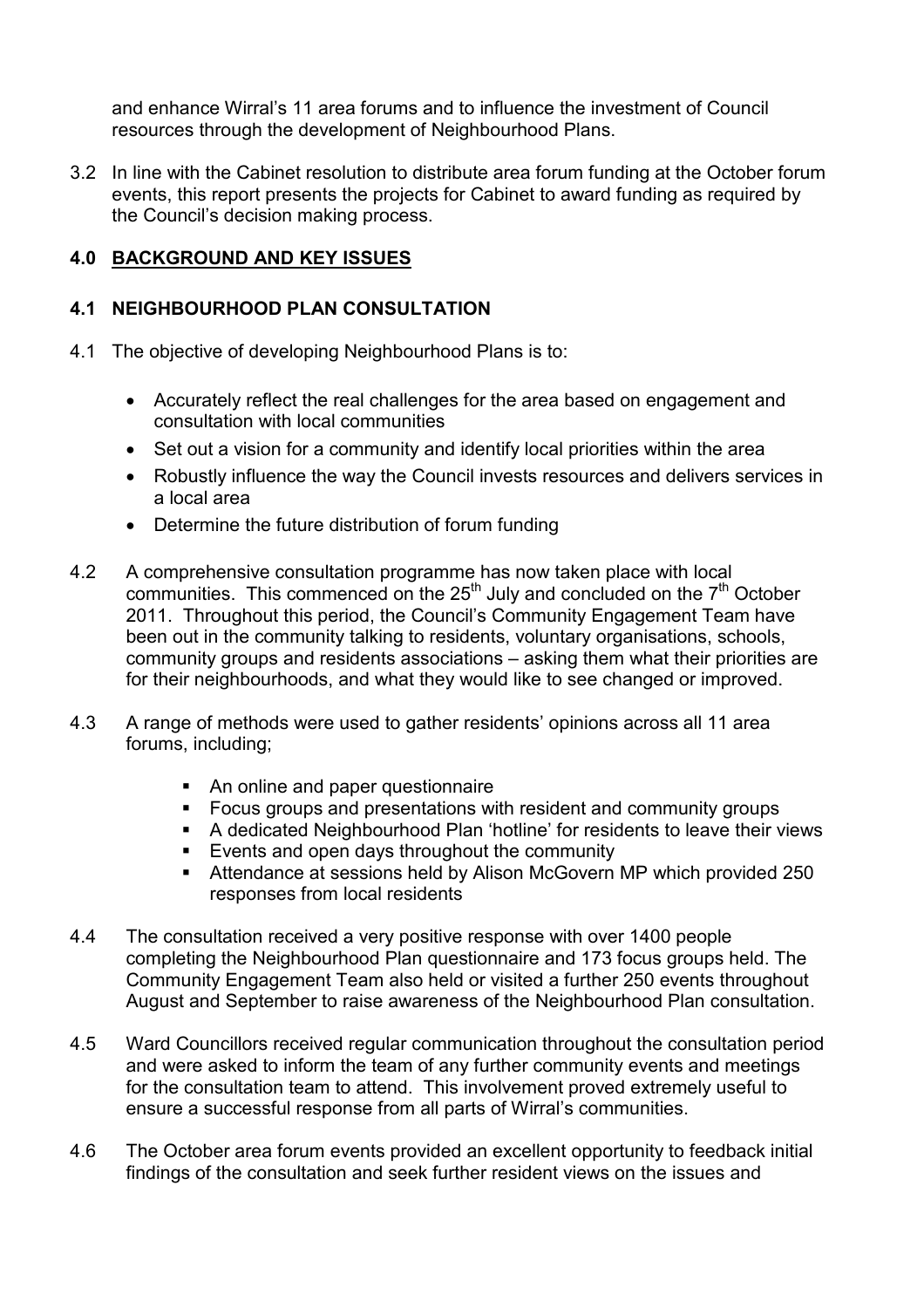priorities for their area. Over 500 local people attended these events which is excellent attendance and an improvement from 240 attendees in October 2010.

| <b>Area Forum</b>                    | Questionnaires<br><b>Received</b> | <b>Focus Groups</b><br>and<br><b>Presentations*</b> |
|--------------------------------------|-----------------------------------|-----------------------------------------------------|
| Bebington and Clatterbridge          | 97                                | 7                                                   |
| <b>Bidston and Claughton</b>         | 93                                | 21                                                  |
| Birkenhead, Tranmere and Rock Ferry  | 164                               | 21                                                  |
| Bromborough and Eastham              | 135                               | 30                                                  |
| Greasby, Frankby, Irby and Upton     | 132                               | 7                                                   |
| Heswall, Pensby and Thingwall        | 91                                | 8                                                   |
| Leasowe, Moreton and Saughall Massie | 129                               | 17                                                  |
| <b>Liscard and Seacombe</b>          | 101                               | 10                                                  |
| New Brighton and Wallasey            | 110                               | 15                                                  |
| <b>Oxton and Prenton</b>             | 175                               | 26                                                  |
| <b>West Wirral</b>                   | 155                               | 11                                                  |
| NO NEIGHBOURHOOD GIVEN               | 25                                | <sup>0</sup>                                        |
| Total                                | 1407                              | 173                                                 |

4.7 Indicative consultation responses are provided below for each forum area:

\*Figures do not include the 250 responses provided through the Alison McGovern MP sessions and further issues and suggestions raised by local residents through the dedicated 'Neighbourhood Plan' hotline and area forum events.

\*\*Focus groups and presentations were undertaken with community groups and local residents on direct request and based on suggestions from Ward Councillors.

# **5.0 DEVELOPING THE NEIGHBOURHOOD PLANS**

- 5.1 Further to the consultation, a summary findings report has been produced for each area forum and was provided for local residents comments at the October area forum events. The consultation findings have also been placed on the Council's website at www.wirral.gov.uk/neighbourhood and in all One Stop Shops and Libraries across Wirral to provide further opportunities to comment on the findings.
- 5.2 Taking into account any additional feedback from local residents, draft Neighbourhood Plans will be developed for each area and reported to Cabinet to inform the setting of the Council's budget for 2012/13. Neighbourhood Plans will be formally adopted at the areas forums in February.
- 5.3 A summary of the general themes to emerge from the consultation is provided below by Corporate Plan theme.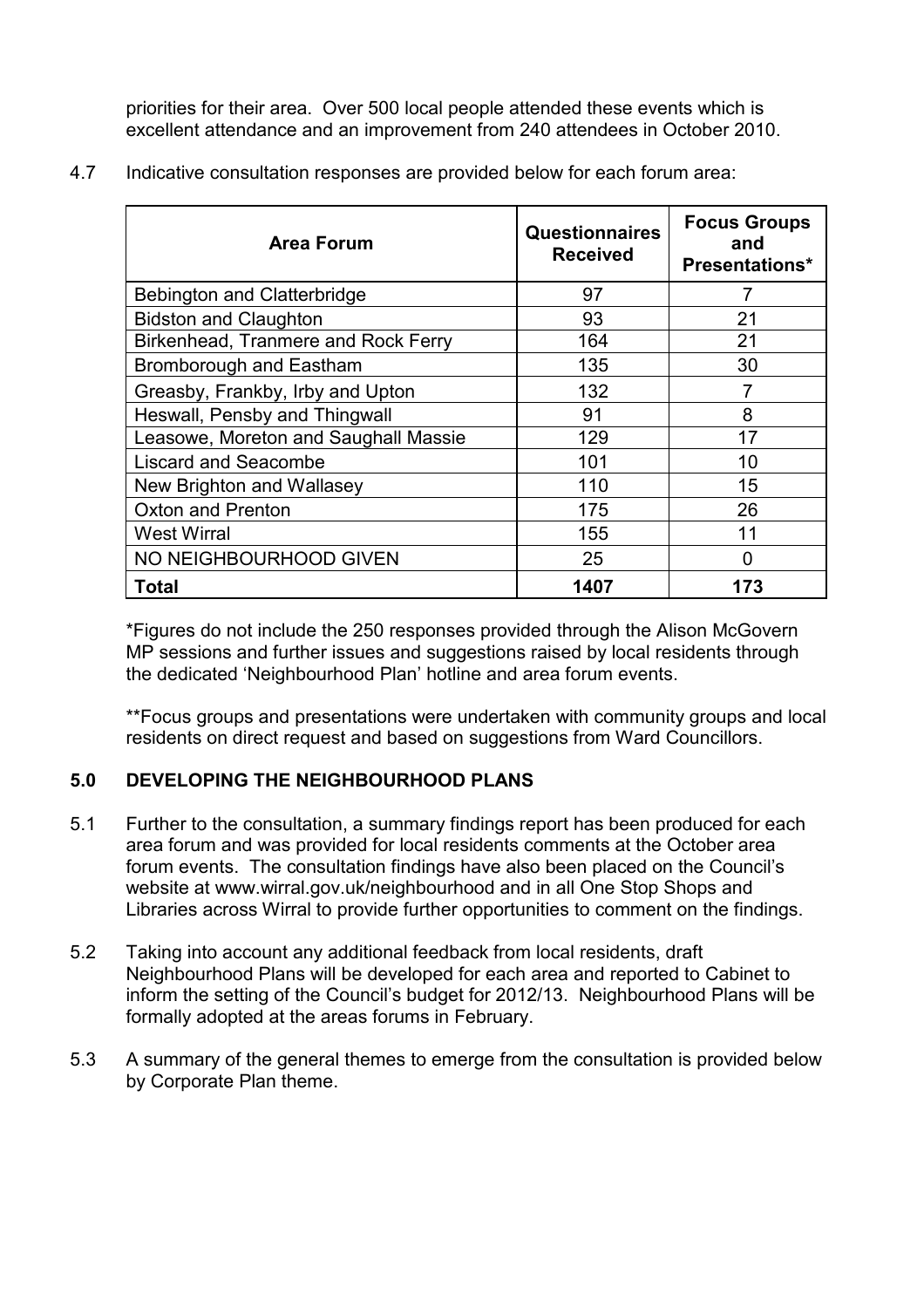## 5.4 Your Economy

- Residents consistently stated that it is very important for Wirral Council to help residents to find work.
- Lack of skills and not enough jobs were the two most perceived barriers to people finding jobs.
- Providing training and support were consistently suggested as something that the Council should be doing. Other suggestions included offering work experience and volunteering opportunities and encouraging and supporting enterprise startups.

## 5.5 Your Family: Children Young People

- Residents emphasised the importance of the availability and accessibility of local parks and open spaces. The provision of local amenities including libraries and leisure centres were also often cited as important factors in what makes their neighbourhood a good place for children and young people to grow up in, as were good local schools.
- More facilities and activities for teenagers were also cited as an important priority for improvement across all neighbourhoods.

## 5.6 Your Family: Health and Wellbeing

- Generally, people seem happy with the health services available to them.
- There was a general consensus across all areas that the 'top 3' priorities in relation to health were; 'being physically active'; 'a cleaner, greener environment'; and 'access to affordable healthy foods'.
- The findings suggest that there is generally a lack of awareness of what services are available for vulnerable people.
- Better publicising and promotion of services that are already available for vulnerable people, and improving Policing and Community Safety initiatives were commonly suggested themes that residents believed could keep vulnerable people safe and protected.

### 5.7 Your Neighbourhood

- All areas expressed a high level of satisfaction with their neighbourhood.
- Key features that people like about each area fell into three broad themes; 'community spirit', 'access to local amenities' and 'satisfaction with local parks and open spaces'.
- Issues raised for improvement varied between local areas. Road safety and road maintenance, dog fouling and litter were commonly identified as problems across all areas.

### 5.8 Your Council: Local Services

• Reducing Crime and Anti-Social Behaviour was universally selected in response to the question "What should the Council's priorities be?". There was less consensus achieved for other areas, but other common themes selected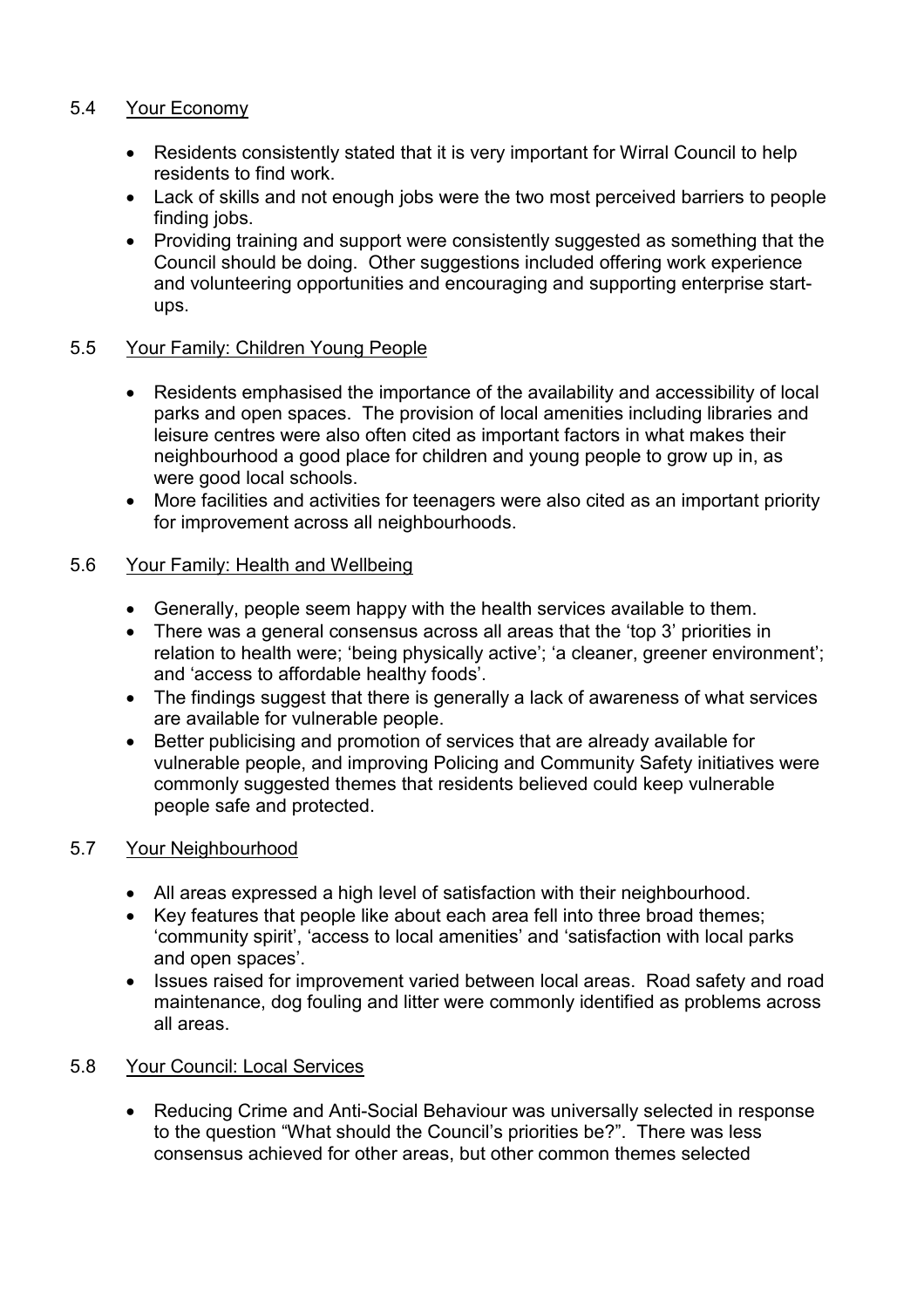included; street cleanliness and road maintenance; and rubbish collection and recycling.

- Large percentages of respondents from each neighbourhood felt that communities should have more power in deciding where Council resources are spent. However, there was much more variation in the percentages of people who felt that they themselves would be interested in getting involved with decision making.
- 5.9 The Neighbourhood Plan for each forum area will identify the local issues and actions that residents want to see taken in their local area. On the basis of analysis undertaken to date, it is expected that these issues and actions will fall into three categories for a response from the Council.

| <b>Issue requires</b>                                                                 | Proposed approach                                                                                                                                        |
|---------------------------------------------------------------------------------------|----------------------------------------------------------------------------------------------------------------------------------------------------------|
| Cabinet decision for further funding /<br>policy initiative                           | Ensure issues are raised through inclusion in the<br>Corporate Plan as appropriate to ensure that<br>these inform budget setting process.                |
| Consideration as part of a department's<br>core budget / work programme               | Head of Communications and Community<br>Engagement will progress these discussions<br>with relevant department's Chief Officer.                          |
| Activity to be funded from targeting use<br>of existing area forum funding allocation | Head of Communications and Community<br>Engagement will progress these discussions<br>with relevant department's Chief Officers and<br>Ward Councillors. |

- 5.10 Where an issue has raised a mix of views or in some case conflicting opinions from local residents, it is proposed that further discussion is held initially with Ward Councillors and relevant departmental officers and, where appropriate, further consultation is taken with local residents.
- 5.11 A number of the issues and priorities will require joint partnership working between the Council and its partner organisations such as the Police, Fire and Rescue Service and NHS Wirral. It is proposed that the Local Strategic Partnership Executive receives a report on the Neighbourhood Plan consultation when it next meets in January 2012, and that further action planning sessions take place based on the issues that have emerged from the consultation.
- 5.12 Each area forum has £20,000 You Decide funding, £20,000 Improving Road Safety funding (which can be used for improvements such as drop kerbs and cycling lanes) and £5,000 Winter Resilience funding to spend according to local priorities. Cabinet resolved at its meeting in June to allocate this funding in accordance to the area forum priorities that emerge through the neighbourhood plans.

| You Decide:            | £20,000 per forum |
|------------------------|-------------------|
| Improving Road Safety: | £20,000 per forum |
| Winter Resilience      | £5,000 per forum  |
|                        |                   |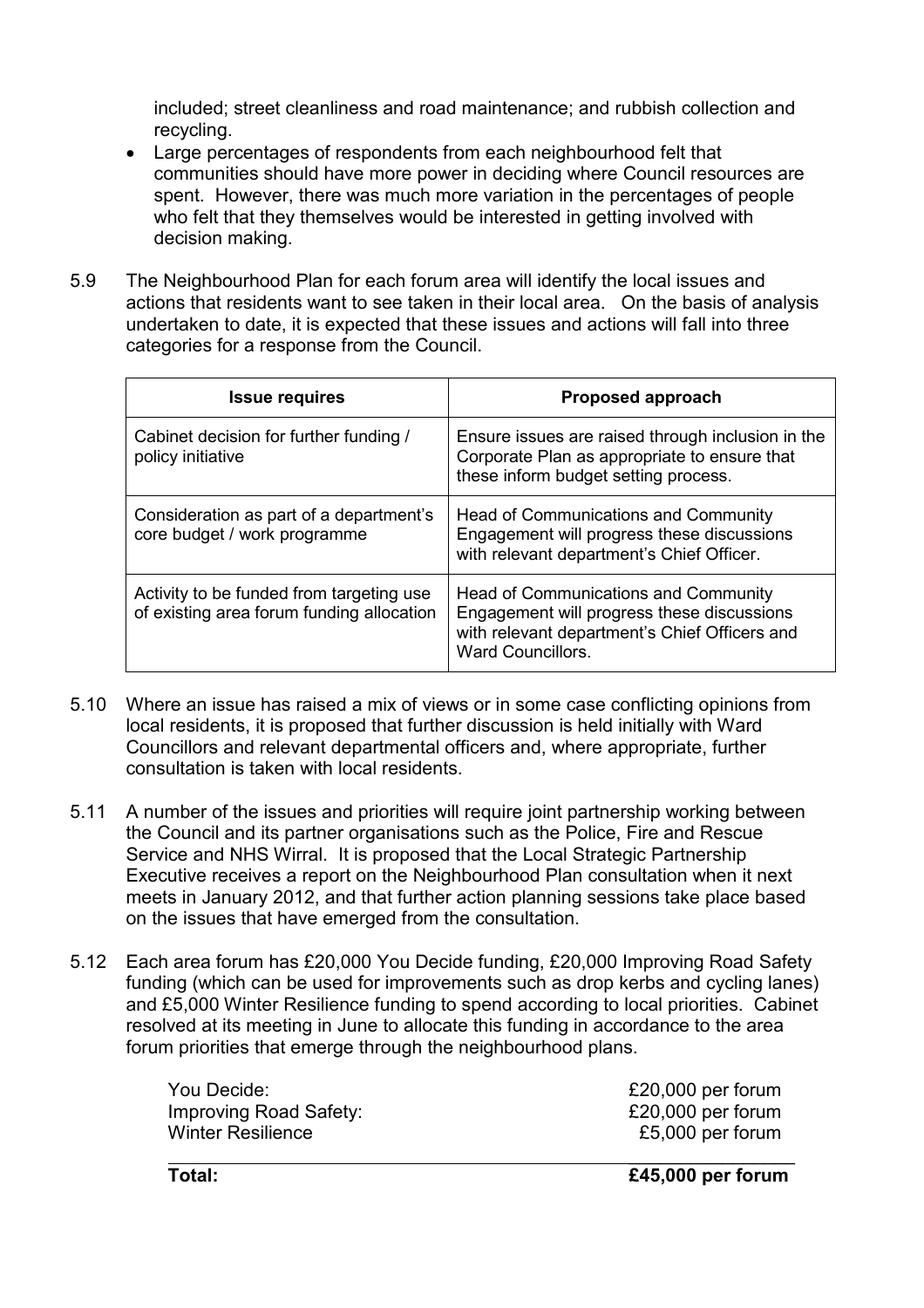- 5.13 It is proposed that the Improving Road Safety fund is spent according to the findings of the Neighbourhood Plan consultation specifically related to road safety and travel issues. This information will be provided to the Technical Services department to provide an assessment of each issue including work required, priority level and associated costs in order to enable the Ward Councillors to make an informed decision regarding where funding is to be awarded.
- 5.14 It is proposed that the You Decide and Winter Resilience funding together with underspend from the Funds for You and Public Health resources is made available for Ward Councillors in each forum area to commission services or activities that will have a positive impact on the priorities identified within the forum's Neighbourhood Plan. It is suggested that this will create a single neighbourhood fund to use flexibly according to the Neighbourhood Plan priorities and that this approach be adopted for the future distribution of all forum funding. Public Health underspend will be specifically allocated to have a positive impact on the health and wellbeing of Wirral residents. This approach will delegate the decision making for allocation of forum funding to Ward Councillors and ensure that funding follows priorities identified within the area based on consultation with local residents.

## **6.0 AREA FORUM FUNDING ALLOCATION**

- 6.1 Cabinet resolved on 23rd June 2011 to distribute Empty Shops Funding and Funds for You / Public Health funding through participative budgeting at the October area forums. All applications were initially reviewed by an officer panel against the funding criteria agreed by Cabinet.
- 6.2 Applicants meeting the funding criteria were invited to attend and present their proposed project at the October forum events, with local residents attending given the opportunity to vote for the projects which they would like to see funded. Protocols were developed for the events and shared with Ward Councillors as well as published on the Council's website. Applications made to the Leasowe, Moreton and Saughall Massie area forum were considered by the Ward Councillors in this area.
- 6.3 The following funding was available for allocation at the October forum events:

| Total:         | £43,000 per forum              |
|----------------|--------------------------------|
| Empty Shops:   | £17,500 per forum <sup>2</sup> |
| Public Health: | £10,000 per forum <sup>1</sup> |
| Funds for You: | £15,500 per forum              |

<sup>1</sup>Includes an additional investment from NHS Wirral for 2011/12 announced following the advertisement of the funding.

<sup>2</sup>Additional funding from the Government's National Empty Shops initiative is also available for to be allocated to three specific centres through the relevant area forums as follows:

- Liscard and Seacombe Area Forum: King Street / Brighton Street £17,500
- Bromborough and Eastham Area Forum: New Ferry £17,500, Bromborough £17,500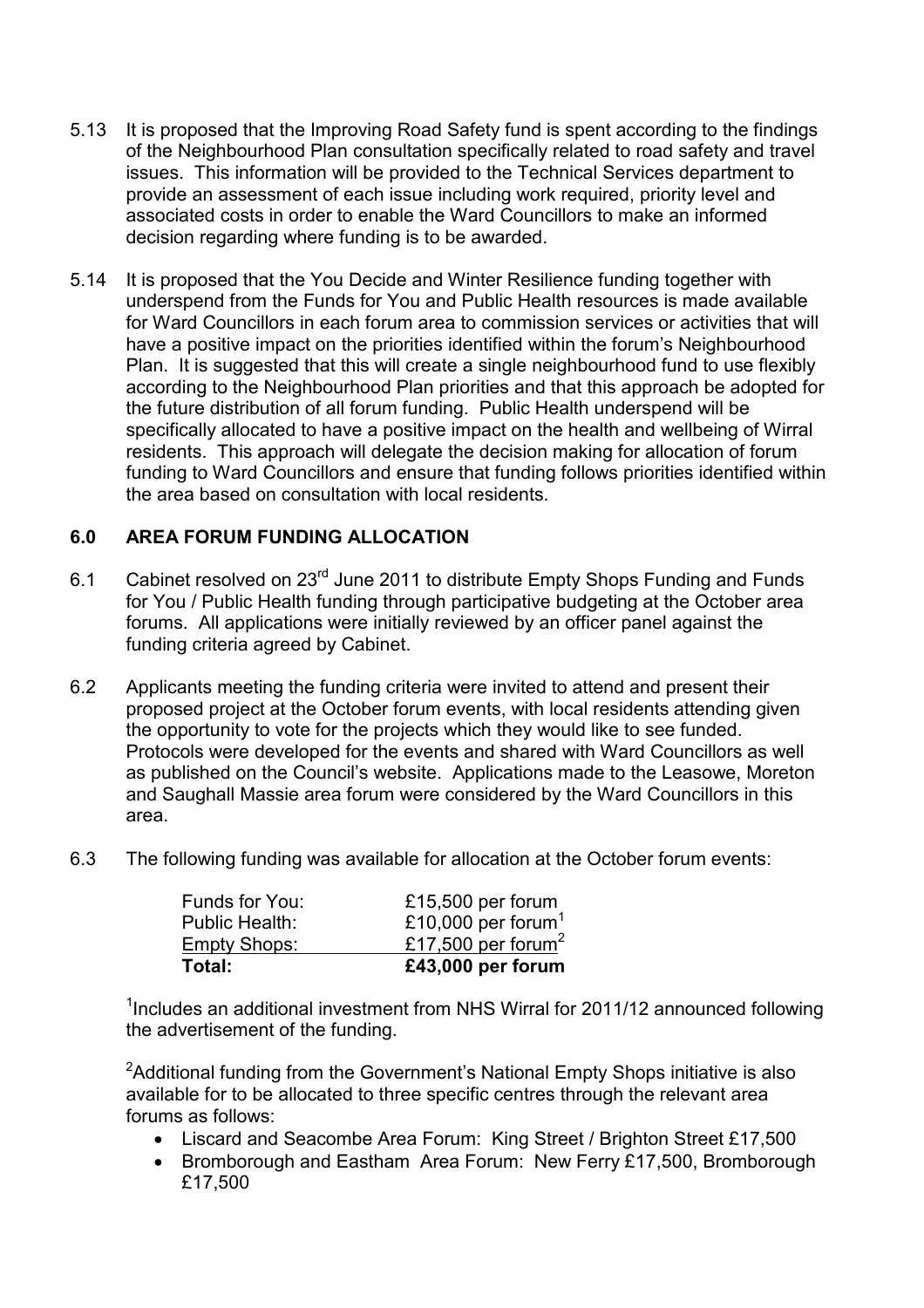- 6.4 The voting results for the Bromborough / Eastham area forum will be considered at a further meeting of Ward Councillors. The results for this area forum were marginal in relation to a high number of projects and it was agreed that in this instance the votes would be referred to elected members. It is requested that Cabinet agree that the award of funding for this area forum and all multiple applications will therefore be approved under delegated authority by the Chief Executive, in consultation with the Cabinet Member for Community and Customer Engagement.
- 6.5 Additionally, as there remains £33,500 Empty Shops Fund for the Bromborough / Eastham area forum the Ward Councillors will have a further opportunity to consider awarding remaining funds to applications that were not supported by the local people attending the October area forum event. This is in line with the protocol developed to distribute forum funding through participatory budgeting. Also, there are further projects that are requesting additional funds due to changes in circumstances from their original application, for example increased costs related to a change in the property applied for. It is requested that Cabinet agree that any additional award of Empty Shops Fund is approved under delegated authority by the Acting Director of Regeneration, Housing and Planning, in consultation with the Cabinet Member for Regeneration and Planning Strategy.

# **7.0 EMPTY SHOPS FUND**

- 7.1 The Empty Shops fund is available to businesses, voluntary, community or faith sector groups and 'not for profit' organisations to deliver activities that bring empty shops back into use and contribute to one or more of the following aims:
	- Lead to the re-use of empty shops as a result of the grant;
	- Increase the vitality of a local shopping centre;
	- Encourage more people to visit a local shopping centre;
	- Lead to the provision of local employment opportunities.
- 7.2 These aims were informed by consultation with a number of traders groups and reflected the understanding that there are a range of activities that can contribute to bringing empty shops back into use and therefore benefit local shopping centres. The range of projects applying to the Fund therefore include temporary, semipermanent and sustainable solutions with some projects relating to the setting up of businesses with others involving increasing the vitality of an area on a more temporary basis.
- 7.3 The projects to be awarded funding subject to Cabinet approval are set out in Appendix 1 of this report. Cabinet are requested to approve payments to these applicants subject to detailed contracting including a formal offer letter, which will set out the terms and conditions of the fund, and also any necessary statutory approvals being in place. Should Cabinet approve the projects in Appendix 1 it is proposed that those area forums with small allocations of funding remaining, which will be insufficient to fund a further empty shops project, should be able to use this remaining funding in line with the emerging Neighbourhood Plan priorities.
- 7.4 The funding available for bringing empty shops back in to use was extensively advertised and the response for the funding was high. However, following consideration of the applications by the officer panel, in terms of eligibility criteria,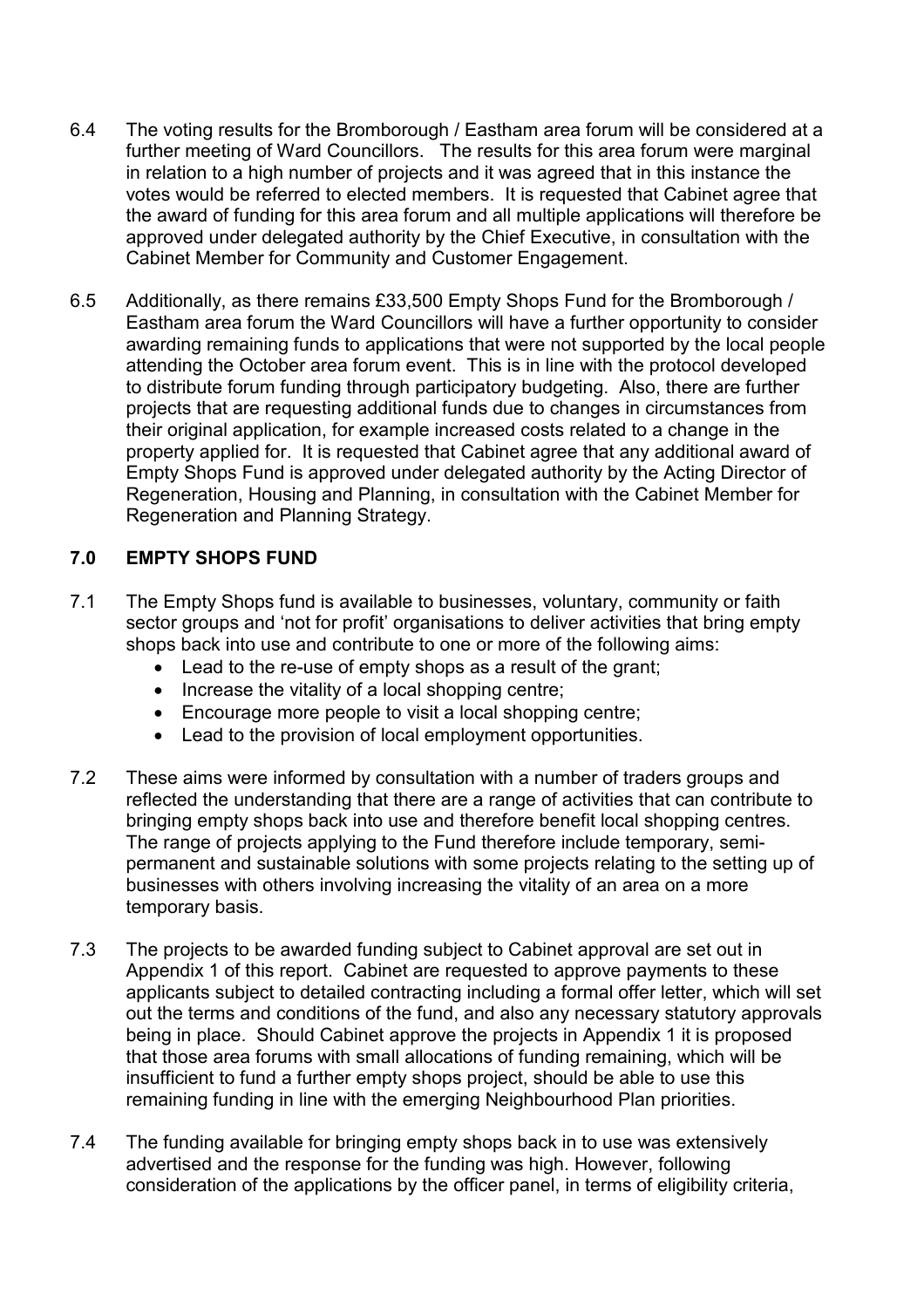and then by local residents at the area forum meetings, significant funding remains available in six of the area forum areas:

- Heswall, Pensby and Thingwall
- Bebington and Clatterbridge
- Bidston, St James and Claughton
- New Brighton and Wallasey
- Oxton and Prenton
- Bromborough and Eastham
- 7.5 It is therefore recommended that a further opportunity should be given to generate interest in the Fund across these forum areas and that a focused and targeted approach is taken to seek applications to bring empty shops back into use. In order to enable applications resulting from this extension to be allocated funding within this financial year, it is proposed that after assessing their eligibility they should be considered by the elected ward members of the relevant area forums and if supported then it is requested that authority is delegated to the Acting Director of Regeneration, Housing and Planning, in consultation with the Cabinet member for Regeneration and Planning Strategy to approve them.
- 7.6 It is also proposed that any funding that remains unallocated at the end of this extended opportunity should remain available to be used by the relevant area forums in line with their Neighbourhood Plan priorities.

#### **8.0 FUNDS FOR YOU / PUBLIC HEALTH**

- 8.1 Funds for You and Public Health funding is available to voluntary, community or faith sector groups and 'not for profit' organisations to fund projects and activities that will have a positive impact in Wirral's communities and health and wellbeing of local residents.
- 8.2 Groups that applied to three or less area forums were invited to present at the October area forum events. A number of groups made funding applications to four or more area forums and in these instances the applications were considered separately by the Ward Councillors in appropriate areas.
- 8.3 There is currently a £14,585 underspend available from previous year's funding allocation. It is proposed that this underspend is utilised to fund multiple applications considered by Ward Councillors and the 2012 Big Lunch events.
- 8.4 The projects to be awarded funding subject to Cabinet approval are set out in appendix 2 of this report. Cabinet are requested to approve payments to these applicants subject to a formal offer letter which will set out the terms and conditions of the fund.

### **9.0 FUTURE DEVELOPMENT OF AREA FORUMS**

9.1 The October area forum events attracted well in excess of 500 residents; an increase of over 100% on the October 2010 meetings. During this Neighbourhood Plan consultation process the Community Engagement Team has also met with over 170 community groups across the borough.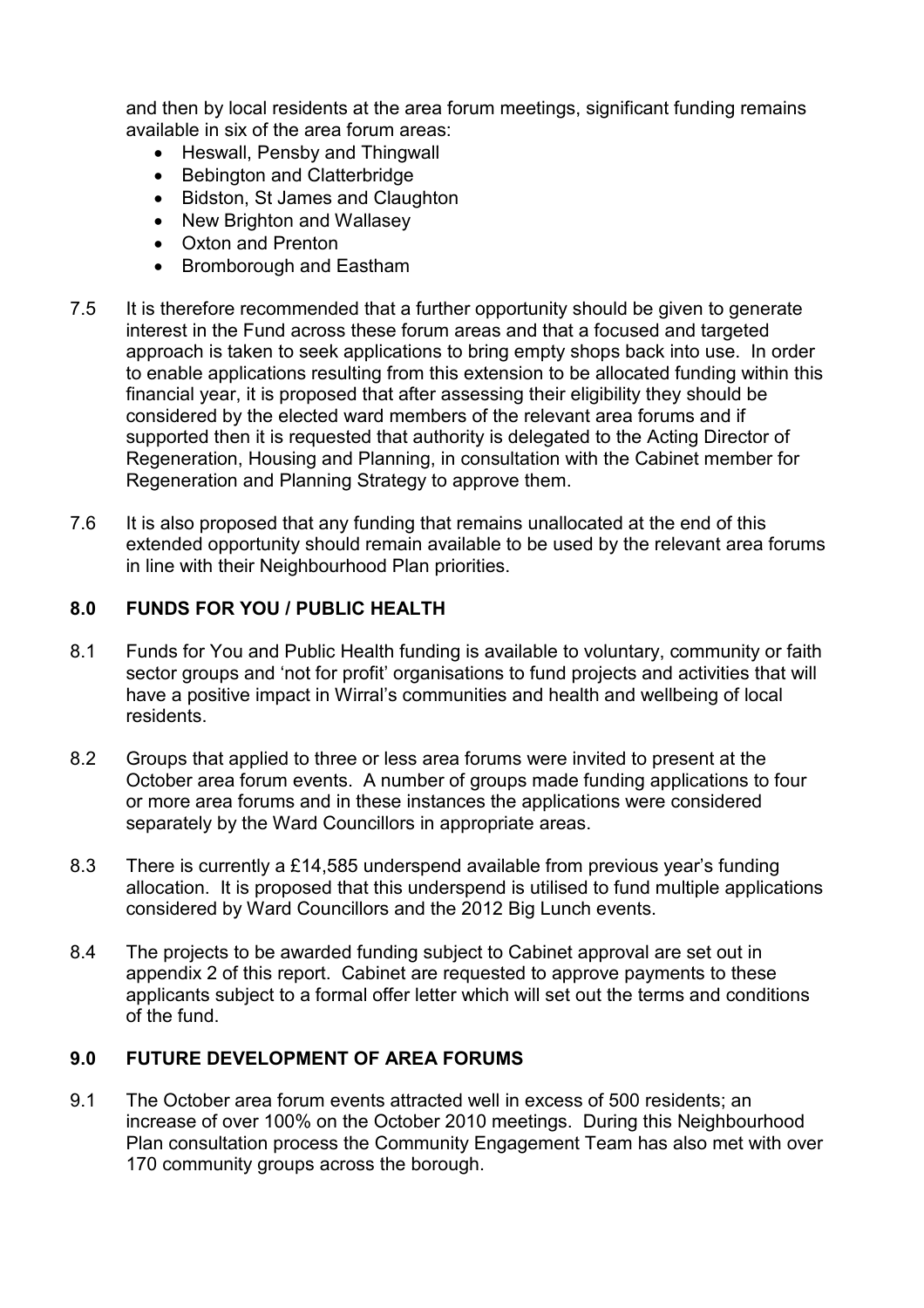- 9.2 It is intended to capitalise on this increase in engagement through a redevelopment of the area forums, and investigating methods of reinvigorating the meetings by looking at their purpose, frequency, promotion and membership.
- 9.3 The first step in achieving this will be to re-establish the 'Chairs Group'; comprising Council officers together with the members acting as Chairs for each forum area for 2011/12. It is proposed that the Chairs' Group should hold their first meeting by January 2011, in advance of the February 2012 round of forum meetings.
- 9.4 As indicated earlier in this report, the findings from the Neighbourhood Plan consultation are currently being analysed, with a view to being shared with Departments before being developed into an action plan for each area forum. Progress against these actions will then, it is proposed, become the main driver for area forum agendas in the future, in consultation with the Chair.
- 9.5 It is also proposed that the Chairs' Group will look at other issues around the management of the Forums, namely; frequency of meetings, the membership of the Forum and the role of community representatives, any possible 'sub-groups' or committees of residents to work on specific issues, and the location and venues of meetings.
- 9.6 The promotion and identity of the area forum meetings will also be considered by the Chairs Group, with input from Council officers, in an effort to further increase the numbers of attendees at the meetings.

#### **10.0 RELEVANT RISKS**

- 10.1 Project and risk planning is in place in relation to the approach set out in this report and will be regularly reviewed to ensure that key risks are addressed through mitigating action.
- 10.2 A funding agreement will be put in place between the Council and each of the approved projects and this will outline that the funding should be used solely for the purpose for which it was given. With regards to the Empty Shops funding, project owners will be required to provide financial records and receipts for all claimed expenditure in line with council procedures. However, where necessary to assist with cashflow, it is proposed that payments can be made in advance subject to:
	- the organisation clearly evidencing in writing, and to the satisfaction of the Deputy Chief Executive/Director of Finance, a need for advance funding, and
	- The provision of financial receipts against each advance before any further advances are made.
- 10.3 A number of the empty shops projects may require change of use consent. These projects have been identified by officers and discussed with the applicants and with planning officers to ensure that the appropriate approvals can be put in place prior to any projects proceeding.

### **11.0 OTHER OPTIONS CONSIDERED**

11.1 Not applicable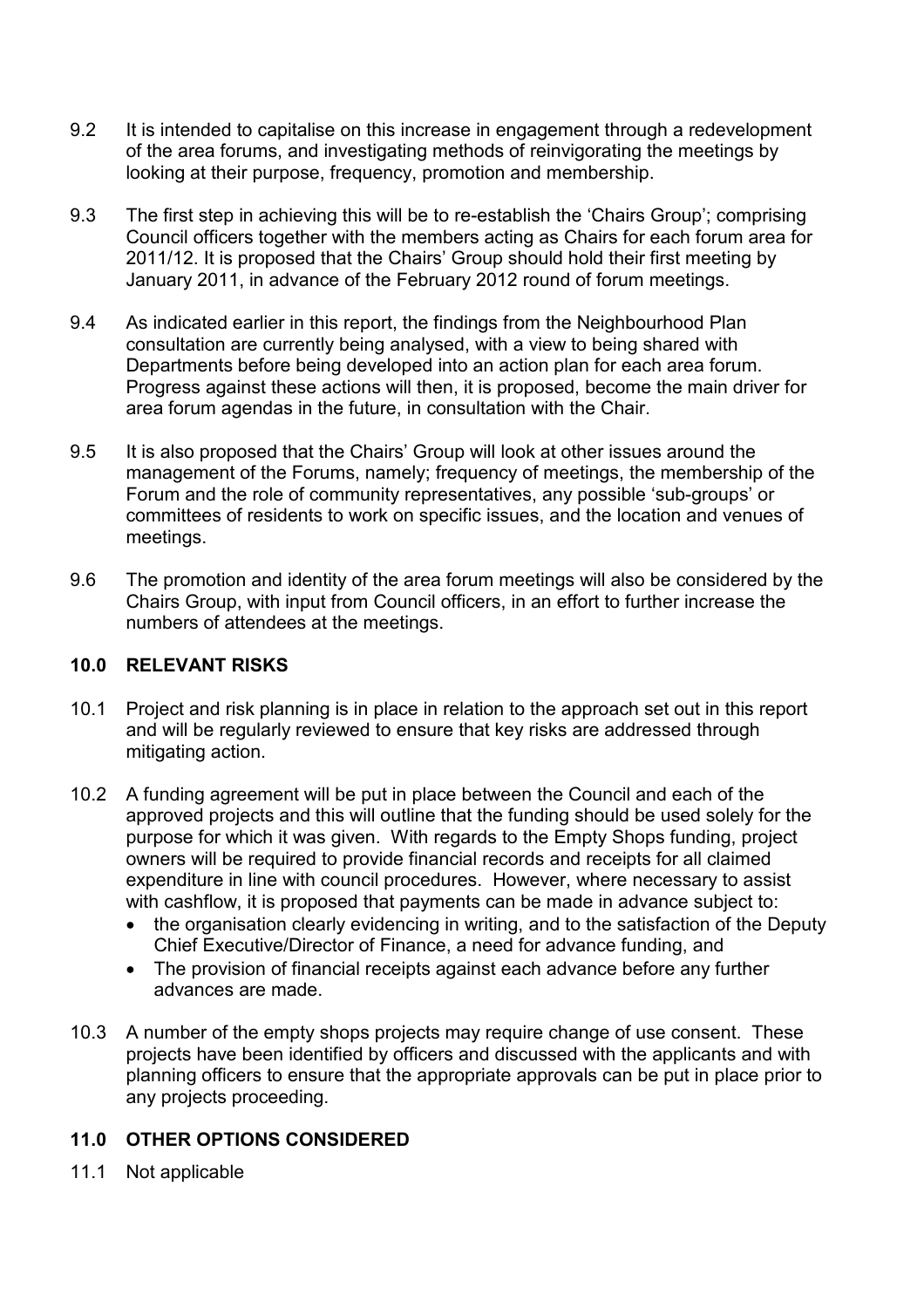## **12.0 CONSULTATION**

- 12.1 The consultation approach has been developed to initiate the widest possible consultation and engagement with local communities. Consultation plans were drawn up for each forum area and included consultation events and a targeted programme for engagement with Wirral's Communities.
- 12.2 Consultation has taken place on the draft findings with local residents and ward councillors at the October forum events and also made available on the Council's website and local libraries and One Stop Shops to provide a further opportunities for local residents to review and comment on the draft consultation findings.

### **13.0 IMPLICATIONS FOR VOLUNTARY, COMMUNITY AND FAITH GROUPS**

13.1 The report provides details of projects that have been submitted by Wirral's voluntary, community and faith groups to be funded through the area forums.

## **14.0 RESOURCE IMPLICATIONS: FINANCIAL; IT; STAFFING; AND ASSETS**

- 14.1 There is a £5,000 policy option allocation per forum area to develop the Neighbourhood Plans, and this has partially been used for the consultation process.
- 14.2 Existing staffing resources will be used during the continued development of the Neighbourhood Plans. The policy option will allow for effective communication of the plans to local communities.

### **15.0 LEGAL IMPLICATIONS**

15.1 There are no legal implications arising from this report.

### **16.0 EQUALITIES IMPLICATIONS**

- 16.1 Funding identified within this report has been advertised widely to enable all groups across Wirral to apply for funding. The consultation included targeted actions to engage minority communities and target groups. The Neighbourhood Plans will be further developed in consultation with all of Wirral's diverse communities.
- 16.2 An initial equality impact assessment is attached as appendix 3 of this report. Each plan will have an equalities statement informed by the consultation programme referred to in this report.

### **17.0 CARBON REDUCTION IMPLICATIONS**

17.1 There are no carbon reduction implications arising from this report.

### **18.0 PLANNING AND COMMUNITY SAFETY IMPLICATIONS**

18.1 The report outlines proposals to enable communities to develop a vision for their community through the development of a 'Neighbourhood Plan'. An important influence on this work will be the take- up of Neighbourhood Development Plans and Orders introduced by the Coalition Government in autumn 2010 and to be brought into law through the Localism Bill, currently in Parliament. Neighbourhood